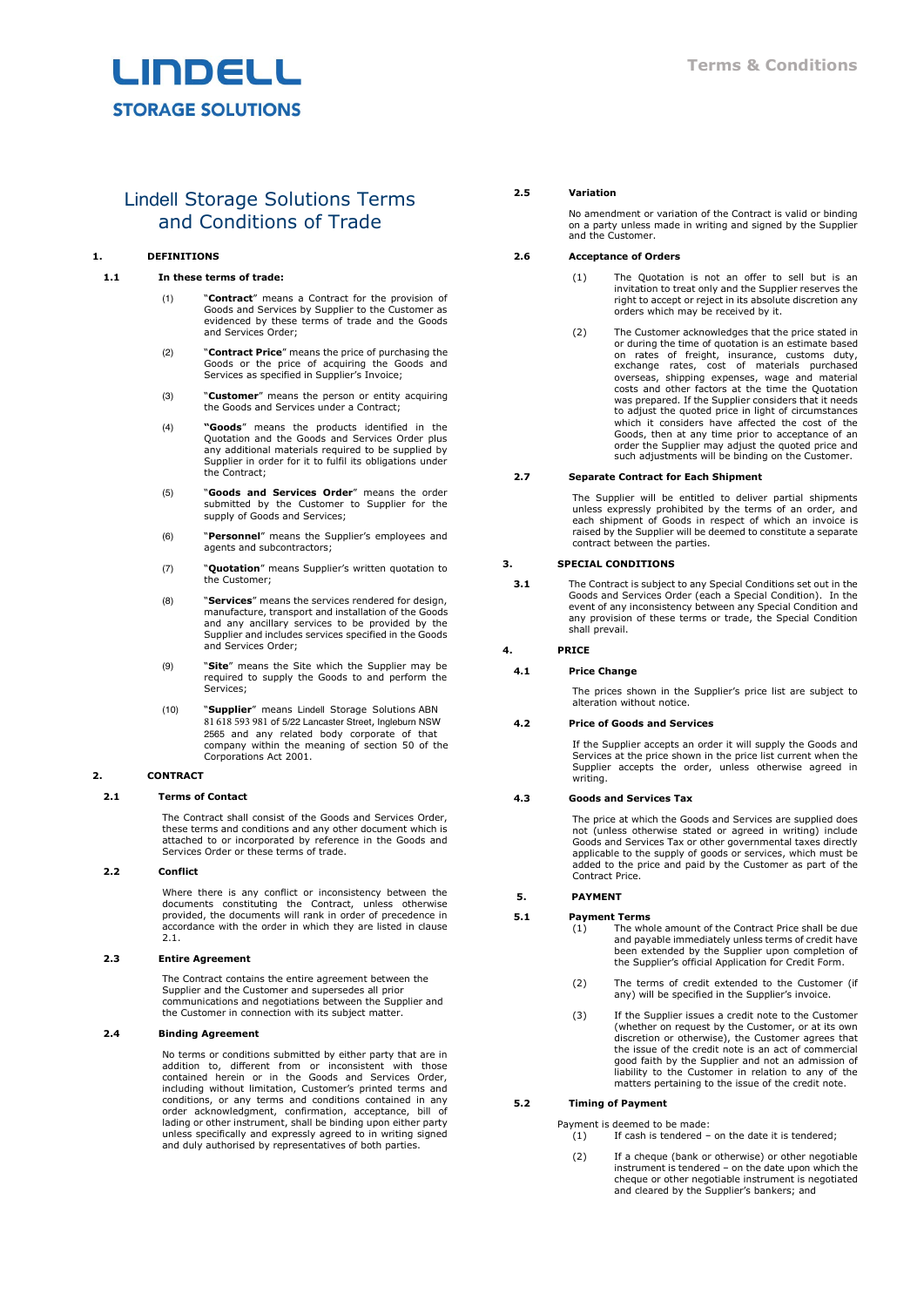# LINDELL **STORAGE SOLUTIONS**

(3) If funds are remitted by electronic funds transfer (EFT) or other form of inter-bank transfer system – on the date upon which the remittance is credited by the Supplier's bankers to the Supplier's nominated account.

## **5.3 Time of the Essence**

Time is of the essence in respect of the Customer's obligation to make payment for Goods sold and Services supplied by the Supplier to the Customer.

### **5.4 Late Payment**

If the Customer defaults in making payment to the Supplier in accordance with these terms of trade, the Supplier may in its absolute discretion:

- (1) Charge the Customer interest calculated on all or part of the Customer's overdue account at the rate of 2% above the Supplier's bank overdraft rate per month from the date on which the payment was due;
- (2) Require the Customer to reimburse the Supplier for all collection costs including legal costs incurred by the Supplier calculated on a solicitor and client basis as a consequence of the Supplier instructing its solicitor to provide advice to it in connection with the default and/or to institute such recovery process as the Supplier in its discretion decides;
- (3) Withhold supply and dispose of any indent and/or stock order held;
- (4) Institute legal action for recovery of outstanding balance and costs incurred without notice; or
- (5) Terminate credit facilities;

and the Supplier shall not be liable to the Customer for any loss or damage resulting directly or indirectly from such action.

### **5.5 Application for Payments**

Any payments tendered by the Customer to the Supplier must be applied as follows:

- (1) Firstly, as reimbursement for any collection costs incurred by the Supplier;
- (2) Secondly, in payment of any interest charged to the Customer;
- (3) Thirdly, in satisfaction or part satisfaction of the oldest portion of the Customer's account.

# **6. SUPPLY AND DELIVERY OF GOODS**

# <span id="page-1-0"></span>**6.1 Delivery**

The delivery time made known to the Customer is an estimate only and the Supplier shall not be liable for late delivery or non-delivery including any loss, damage or delay occasioned to the Customer or its customers arising from late or nondelivery.

### **6.2 Goods in Transit**

The Supplier is not responsible for any loss or damage to the Goods in transit. The Supplier shall render to the Customer<br>such assistance as may be necessary to make claims on<br>carriers provided the Customer notified the Supplier and the<br>carriers in writing immediately such loss or da discovered.

## **6.3 Surplus Goods**

The Supplier may supply surplus materials as a precaution against damage or loss. On completion of the Contract any surplus materials will remain the property of the Supplier and will be promptly removed from Site. In the event that any surplus materials owned, rented or furnished by the Supplier (and left on Site) are damaged or destroyed then the<br>Customer shall indemnify the Supplier for any costs, losses<br>or damages (whether direct or indirect) suffered by the<br>Supplier as a result of such damage and/or destructio irrespective of whether such damage and/or destruction was caused by the Customer or the Customer's sub-contractors agents or employees.

#### **6.4 Unloading of Goods**

The provision of labour and a suitable forklift for the unloading and handling of the Supplier materials on Site and<br>provision of a covered storage area when required by<br>Supplier is the responsibility of the Customer, unless<br>otherwise agreed in writing. Any charges arising from to the Customer's account.

# **6.5 Storage**

Where the Supplier's materials are stored on Site for any reason whatsoever between the time of delivery and the start of installation, the care and protection of such materials is the sole responsibility of the Customer. Where the storage is at a location remote from the Site where installation is to occur, transfer of the Supplier's materials to Site is the responsibility of the Customer. Charges arising out of delay to installation due to materials not being on Site will be to the Customer's account

## **6.6 Time for Delivery**

Subject to clause [6.1,](#page-1-0) any times quoted for completion or delivery are effective from the date of receipt by the Supplier of a Goods and Services Order, together with all information and particulars the Supplier requires to proceed with the manufacture without interruption or delay. All such times are to be treated as estimates only and the Supplier shall not be liable for failure to dispatch, install, or otherwise perform within such times unless otherwise agreed in writing. In all cases, the time allowed for completion or delivery shall be extended to reasonable periods for delays caused by the Customer, or by any other cause whatsoever beyond the Supplier's reasonable control.

## **6.7 Goods Supplied by Third Party**

Where the Supplier supplies in connection with the supply of Goods or Services any goods or services supplied by a third party, then the Supplier does not give any warranty, guarantee or other term as to the quality, fitness for purpose or otherwise, but shall, where possible, assign to the Customer the benefit of any warranty, guarantee or indemnity given by the party supplying the goods or services to the Supplier.

# **6.8 Bulk Deliveries**

If the Goods are of a type commonly supplied in bulk the Supplier reserves the right to delivery up to 5% under or over the quantity ordered by the Customer. In this event the Customer will pay for the additional quantity delivered within 14 days of the invoice or the Supplier will credit the Customer with the price of the shortfall within 14 days of delivery, as the case may be.

## **6.9 Special Delivery**

If the Customer requires delivery by overnight transport, airfreight, or other special delivery, the costs must be added to the price and paid by the Customer as part of the price.

# **6.10 Customer Indemnity**

Except in respect of death or personal injury caused by the Supplier's wilful negligence, the Supplier shall not be liable for any claims, damages, loss or expenses resulting from the Customer's use of the Goods supplied by the Supplier and the Customer shall indemnify the Supplier against any financial liability or loss suffered or incurred by the Supplier as a result of any claim by the Customer or any other third party in respect thereof.

# **6.11 Packing**

If the Customer requires special packing in relation to the Goods it must be agreed to in writing between the Customer and the outlomer Customer's account and accordingly will be included in the Contract Price. If the Supp special packing in the Contract Price the Customer must pay to the Supplier such costs on demand.

#### **7. ACCEPTANCE OF CLAIMS**

#### **7.1 Time for Acceptance**

The Customer must inspect the Goods immediately upon delivery, or in the event of delivery and installation of the Goods, then upon completion of installation, and must within 7 days after date of inspection give written notice to the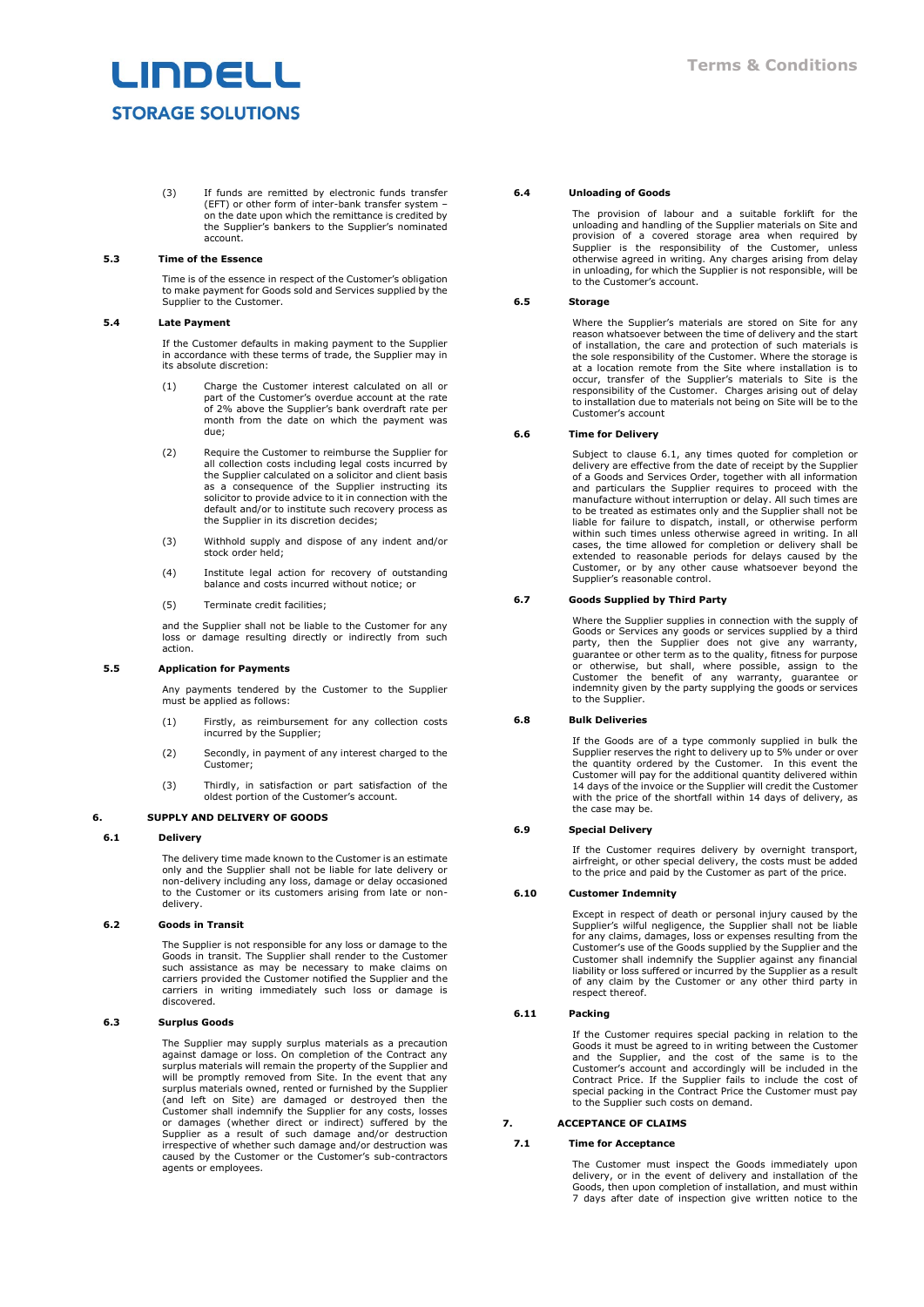# **INDELL STORAGE SOLUTIONS**

Supplier, with particulars, of any claim that the Goods are not in accordance with the Contract. If the Customer fails to give that notice, then to the extent permitted by statute the Goods are deemed to have been accepted by the Customer and the Customer must pay for the Goods in accordance with the provisions of these terms of trade. For the purpose of this clause no account shall be taken of additions, minor omissions or defects which do not materially affect the commercial use of Goods.

## **7.2 Claims subject to the Supplier's Inspection**

All claims will be subject to inspection of the Goods by the Supplier and accordingly acceptance of the return of the Goods by the Supplier or its agent will not constitute acceptance of a claim in respect of those Goods.

#### **8. RETURN OF GOODS**

## <span id="page-2-0"></span>**8.1 Terms Applying to all Returns**

The Customer must not return any Goods including Goods which the Customer claims are not in accordance with the Contract unless the Supplier has first given its approval to their return and supplied a Returns Authorisation Number ("**RAN**") for the Goods. Their return must then be with freight prepaid by the Customer and the shipping documents must quote the RAN.

#### **8.2 Returns where Goods in accordance with Contract**

If the Supplier has given its approval to the return of Goods deemed to be accepted under clause [8.1](#page-2-0) the Supplier may charge a handling charge equivalent to 20% of the price of the Goods returned, unless the Customer is a "consumer" for the purposes of the Australian Consumer Law.

#### **8.3 Returns where Goods not in accordance with Contract**

If the Supplier has given its approval to the return of Goods which are not deemed to have been accepted by the Customer under clause [8.1,](#page-2-0) the Supplier must refund the freight to the Customer if the Customer's claim that the Goods are not in accordance with the Contract is found to be valid.

## <span id="page-2-1"></span>**8.4 The Supplier's Nominated Carrier**

- (1) Returns must be via the Supplier's nominated carrier, at normal rates, except that where it is impractical to use the Supplier's carrier the cheapest alternative service may be used.
- (2) The Supplier will not accept liability for:
	- (i) insurance of Goods returned;
	- (ii) freight at express service rates; or
	- (iii) freight with carriers not authorized under sub-clause [8.4\(1\).](#page-2-1)

#### **8.5 Returns without Authorisation**

Goods returned to the Supplier without authorization will be at the risk of the Customer. The Supplier reserves the right to dispose of any Goods returned without authorisation within 30 days of notice to the Customer of non-acceptance of credit and the Supplier shall not be obliged to account to the Customer for any disposal of Goods under this clause.

# **9. RISK AND INSURANCE**

**9.1** Goods supplied by the Supplier to the Customer are at the Customer's risk immediately upon dispatch for delivery to the Customer or into the Customer's custody (whichever is the sooner). The Customer must insure the Goods at its cost from dispatch of the Goods until they are paid for in full against fire, theft and other usual risks and produce a certificate to this effect to the Supplier on request.

# <span id="page-2-3"></span>**10. RETENTION OF TITLE**

#### **10.1 When Property Passes**

Property in the Goods sold under any particular invoice ("the Goods") will not pass from the Supplier to the Customer until all monies which are or become due to the Supplier by the Customer for the sale of the Goods or any other Goods supplied by the Supplier to the Customer have been paid in full.

#### **10.2 Relationship of Bailment**

The relationship between the Supplier and the Customer in respect of the Goods will be that of bailor and bailee until property in the Goods passes to the Customer.

#### **10.3 Customer's Obligations until paid for**

The Customer must store the Goods at the Customer's usual place of business and in a manner so that the Goods may be clearly identified as the Goods of the Supplier until property in the Goods passes to the Customer.

## **10.4 Customer's Right to Resell**

The Customer will be entitled in the course of its business to resell the Goods before property in the Goods passes to the Customer in which event the Customer will contract as a principal but must hold the proceeds of sale on separate account for the Supplier as a fiduciary obligation.

#### **10.5 Notification and Indemnity**

- (1) Where the Customer has on sold the Goods to a third party customer before ownership of the Goods has passed to the Customer then the Customer shall:
	- (i) put the third party customer on written notice that the Supplier retains ownership of the Goods until paid for by the Customer and reserves the right to reclaim the Goods without notice to the Customer or third party customer;
	- (ii) indemnify the Supplier for any costs, losses or damages suffered by the Supplier in respect to Goods not paid for in full by the Customer and on sold to a third party customer.

#### **10.6 The Supplier's Authority to Inspect**

The Customer irrevocably authorises the Supplier at any time, to enter any premises:

- (1) upon which the Goods are stored to enable the Supplier to inspect the Goods; and
- (2) upon which the Customer's records pertaining to the Goods are held to inspect and copy the records.

## <span id="page-2-2"></span>**10.7 The Supplier's Right to Reclaim**

Subject to provisions of the PPSA, if any monies owing by the Subject to provisions of the FFSA, if any momes owing by the Customer to the Supplier are overdue the Supplier may by its employees or agents enter upon the Customer's premises and recover and resell the Goods in which event the Supplier's only obligation to the Customer will be to credit the Customer with the Contract Price stated in the invoice (excluding any delivery charges or other charges included in the invoice not directly related to the price of the Goods) and<br>less, firstly, the Supplier's costs incurred in exercising its<br>rights pursuant to this clause [10.7](#page-2-2) and, secondly, the<br>Supplier's reasonable estimate of any di possession by the Customer.

# <span id="page-2-4"></span>**11. INSOLVENCY OF CUSTOMER**

#### **11.1 When Breach Occurs**

If before property in the Goods passes, the Customer becomes insolvent for the purposes of the Bankruptcy Act or the Corporations Act 2001 or a receiver or manager of the whole or any part of the Customer's business or property is<br>appointed, the Contract for the sale of the Goods shall be<br>deemed to be repudiated by the Customer and the<br>repudiation to be accepted by the Supplier, subject at 2001.

# **11.2 Right of Set-Off**

Notwithstanding that a Customer may become insolvent, if the Supplier is at any time indebted to the Customer for any reason, the Supplier will be entitled to set-off the sum of that debt against any monies owed by the Customer under a contract.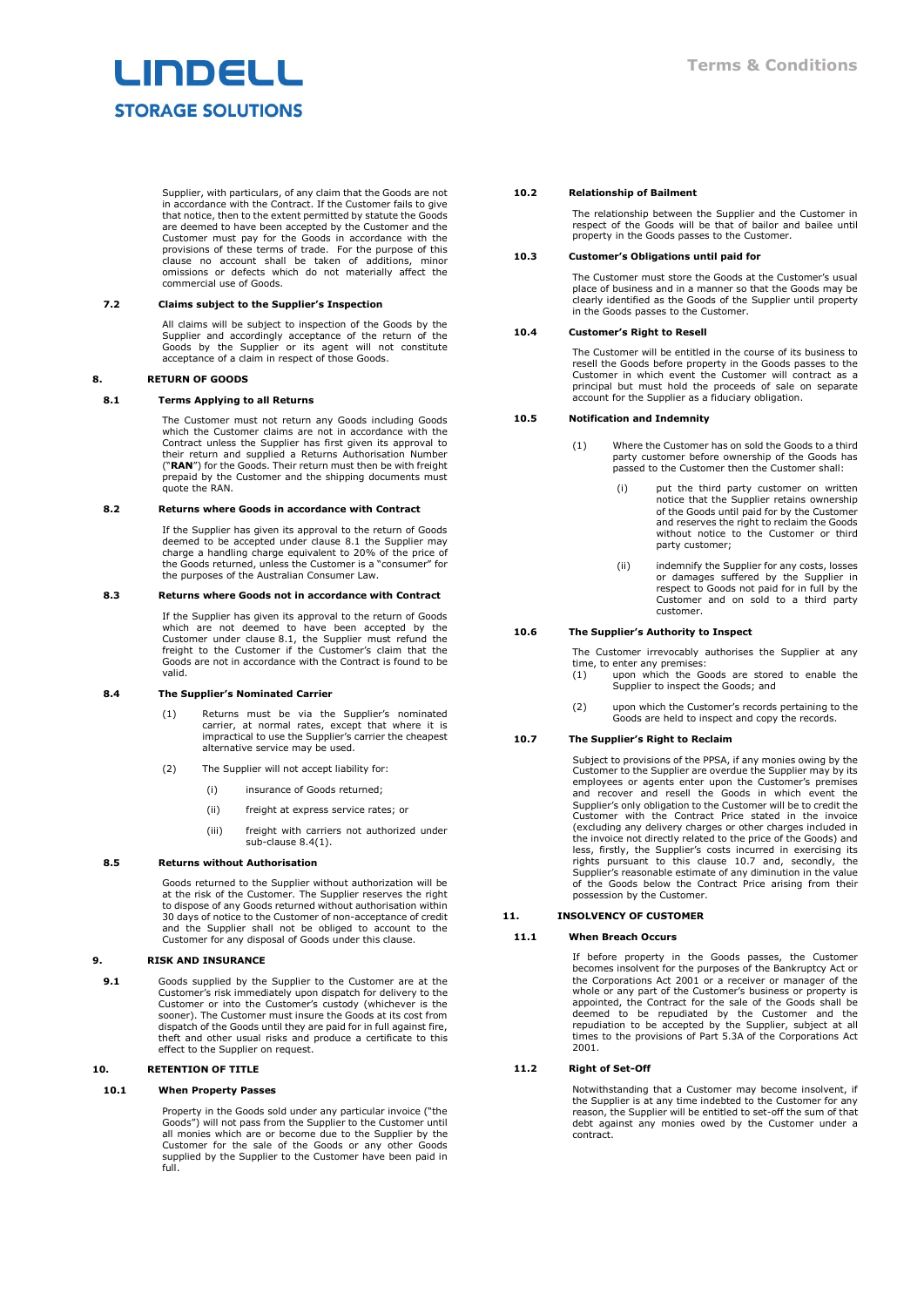# LINDELL **STORAGE SOLUTIONS**

# **12. PERSONAL PROPERTIES SECURITIES ACT ("PPSA")**

- <span id="page-3-1"></span>**12.1** Defined terms in this clause have the same meaning as given to them in the PPSA.
- **12.2** The Customer and Supplier agree that the terms of trade and Contract constitute a security agreement and may give rise to a Purchase Money Security Interest ("PMSI") in favour of the Supplier over the Goods supplied or to be supplied to the Customer, as grantor, pursuant to the terms of trade.
- **12.3** The Customer acknowledges and agrees that by assenting to these terms of trade the Customer grants a security interest (by virtue of clause [10](#page-2-3) (Retention of Tite)) to the Supplier over all Goods supplied by the Supp express or implied to the contrary contained in the Customer's purchase order.
- **12.4** The Customer acknowledges and agrees that the Supplier may apply to register a security interest in the Goods at any time before or after delivery of the goods.
- **12.5** The Customer agrees to do anything required by the Supplier for the purposes of:
	- (1) ensuring that the security interest is enforceable, perfected and otherwise effective; and/or
	- (2) enabling the Supplier to apply for any registration, complete any financing statement or financing change statement or give any notification, in connection with the security interest; and/or
	- (3) enabling the Supplier to exercise rights in connection with the security interest; and/or
	- (4) ensuring that the Supplier has priority over all other security interests in the Goods.
- **12.6** The Customer waives its right under section 157 of the PPSA to receive the verification statement confirming registration, financing statement or financing change statement relating to a security interest granted by the Customer, as grantor, to the Supplier.
- **12.7** The Customer must not register a financing change statement as defined in Section 10 of the PPSA or make a demand to alter the financing statement pursuant to section 178 of the PPSA in respect of the Goods without the prior written consent of the Supplier.
- **12.8** To the maximum extent permissible at law, the Supplier and Customer agree that sections 95, 121(4),123(2), 125(1), 130, 132(3)(d), 132(4), 135, 142, and 143 of the PPSA shall be excluded and shall not apply to the enforcement by the Supplier of its security interest in the goods.
- <span id="page-3-0"></span>**12.9** The Supplier and the Customer agree not to disclose information of the kind mentioned in section 275(1) of the PPSA and the Customer will not authorise, and will ensure that no other party authorises, the disclosure of such information. This clause [12.9](#page-3-0) does not prevent disclosure where such disclosure is required under section 275 of the PPSA because of the operation of section 275(7) of the PPSA.
- **12.10** The Customer must not create any security interest in the Goods to any person other than the Supplier.
- **12.11** For the purposes of section 125 of the PPSA the Customer agrees that a 'reasonable period' shall not mean less than 12 months regardless of the circumstances.
- **12.12** The Customer agrees to pay the Supplier, on demand all of the Supplier's reasonable legal fees, disbursements, costs and expenses associated with:
	- (1) registration, amendment, or discharge of any financing statement registered by or on behalf of the Supplier; and
	- (2) enforcement of any security interest granted to the Supplier by the Customer.

**12.13** Nothing in this clause is limited by any other provision of these trading terms or any other agreement between the parties.

#### **13. GOODS SUPPLIED ON CREDIT**

**13.1** The provisions of clause [10,](#page-2-3) clause [11](#page-2-4) and clause [12](#page-3-1) apply despite any arrangement between the parties under which the Supplier grants the Customer credit.

#### <span id="page-3-3"></span>**14. EXCLUSION OF IMPLIED CONDITIONS AND WARRANTIES**

## <span id="page-3-2"></span>**14.1 Imposed by Statute**

The only conditions and warranties which are binding on the Supplier in respect of:

- (1) the state, quality or condition of the Goods and Services supplied by it to the Customer; and/or
- (2) advice, recommendation(s), information or services supplied by it or its Personnel to the Customer regarding the Goods and Services, their use and application:

are those imposed and required to be binding by statute (including the Australian Consumer Law).

#### **14.2 Limitation on Liability**

To the extent permitted by statute the liability, if any, of the Supplier arising from the breach of the conditions or warranties referred to in clause [14.1](#page-3-2) are, at the Supplier's option, limited to and completely discharged by either:

- (1) the supply by the Supplier of equivalent Goods and Services; or
- (2) the replacement by the Supplier of the Goods and Services supplied to the Customer.

#### **14.3 Exclusion of other Conditions and Warranties**

Except as provided in clause [14.1,](#page-3-2) all conditions and warranties whether express or implied by law in respect of the state, quality or condition of the Goods and Services which may apart from this clause be binding on the Supplier are excluded.

#### <span id="page-3-5"></span><span id="page-3-4"></span>**14.4 Exclusion of Consequential Loss**

- (1) Except to the extent provided in this clause [14,](#page-3-3) the Supplier has no liability (including liability in negligence) to any person for:
	- (i) any loss or damage consequential or otherwise suffered or incurred by that person in relation to the Goods and Services; and
	- (ii) in particular without limiting sub-clause [14.4\(1\)\(i\)](#page-3-4) any loss or damage consequential or otherwise suffered or incurred by that person caused by or resulting directly or indirectly from any failure, defect or deficiency of any kind of or in the Goods and Services.

# **15. PATENTS DESIGNS AND COPY RIGHT**

- **15.1** All descriptions, illustrations, particulars of weight and dimensions contained in the Supplier's catalogues, price lists and other advertising matter, are intended merely to give an indication of the Goods described therein. All drawing and specifications prepared by the Supplier shall remain the Supplier's property and all copyright therein shall belong entirely to the Supplier.
- **15.2** If the Supplier has followed a design or instructions given by the Customer, the Customer shall indemnify the Supplier against all damages, penalties, costs and expenses of the Supplier arising from any infringement of a patent, trademark, registered design, copyright or common law right. The Customer on its part warrants that any design or instructions given by it will not cause the Supplier to infringe any patent, registered design, trademark, copyright or common law right.

# **16. IMPRINTS**

16.1 Where the Supplier's patents, registered designs or copyright features are embodied in the design of the Goods, an imprint to that effect may be affixed and it must not be defaced, obliterated or removed from the Goods. Unless otherwise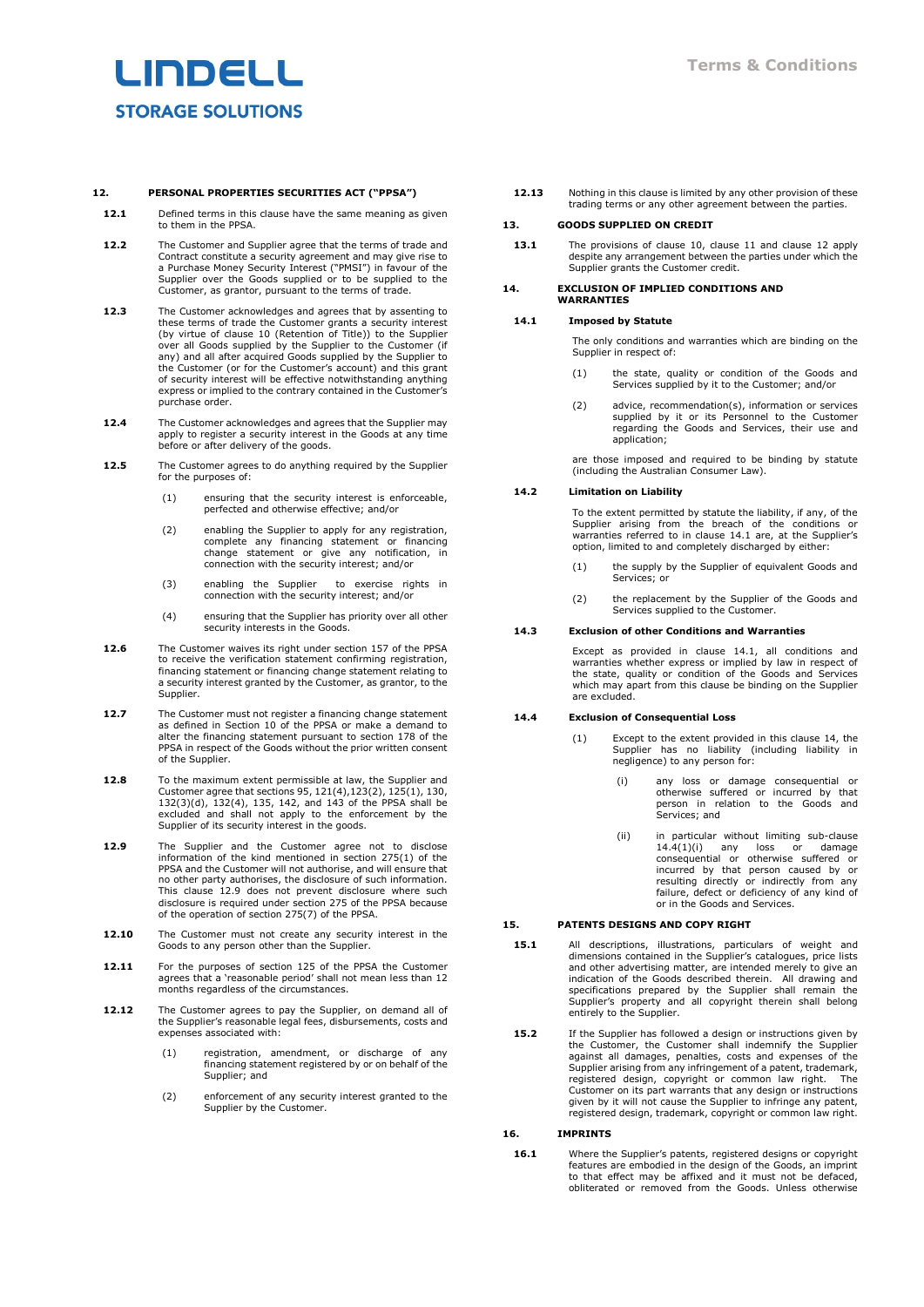agreed the Supplier shall be entitled to write or affix the Supplier's name or trade plate on the Goods.

#### **17. PERMITS AND APPROVALS**

**17.1** Unless specified elsewhere it is the Customer's responsibility to comply with all applicable laws, orders and regulations of all authorities having jurisdiction over the Goods and to obtain any permits, approvals, licences or any such other compliance certificates ("approvals") it may require in respect to the import supply and installation of the Goods. The Customer shall bear all costs in obtaining such approvals.

## **18. INDEMNITY**

## **18.1 Supplier Indemnity**

The Supplier shall indemnify the Customer during the defects liability period stipulated in clause [19](#page-4-0) for any loss, damage, injury or liability, cost or claim in respect of the Goods if and only if any such loss, damage, injury or liability cost or claim is as a direct result of the Supplier's sole negligence or wilful misconduct, and subject at all times to clause [14.4.](#page-3-5)

# **18.2 Customer Indemnity**

The Customer shall indemnify the Supplier against all liability arising out of the performance by the Supplier (or its employees, agents or sub-contractors) of its obligations under the Contract, provided the liability of the Customer to indemnify the Supplier shall be reduced proportionately to the extent that the actions or omissions were contributed to by the Supplier.

## <span id="page-4-0"></span>**19. DEFECTS LIABILITY PERIOD**

**19.1** The Goods will be warranted hereunder for a period of 12 months from the date of acceptance of the Goods and this warranty is only valid for defects or failure under proper use and which arise solely from faulty design (if and only if designed by the Supplier), materials or workmanship.

### **20. INSTALLATION SERVICES**

#### **20.1 Services subject to Contract and Terms of Trade**

In addition to the provision of Goods the Supplier shall, where required by the Customer, provide the Services to the Customer subject to these terms of trade and the Contract.

## **20.2 Service Availability**

The Services shall, subject to these terms of trade, be provided in accordance with the Contract. The Services are offered subject to the availability of the Supplier's Personnel at the time of the Goods and Services Order, and in the event that appropriate Personnel are not available at the time the Services Order is accepted by the Supplier, the Supplier reserves the right to subcontract the Services to suitably qualified persons.

#### **20.3 Compliance**

The Supplier may at any time without notifying the Customer<br>make any changes to the Services which are necessary to<br>comply with any applicable safety or other statutory<br>requirements, or which do not materially affect the n quality of the Services.

# **21. WARRANTIES IN RESPECT TO SUPPLY OF INSTALLATION SERVICES**

## **21.1 Warranties in respect to Services**

The Supplier warrants that:

- (1) All of the Services will be provided in an efficient manner in accordance with all applicable legislation and laws or regulations;
- (2) In relation to the performance of the Services:
	- (i) the Supplier and its Personnel will exercise the standards of diligence, skill and care normally exercised by a similarly qualified and competent person in the performance of comparable work; and
	- (ii) any equipment provided by the Supplier and used on Site by the Supplier will be in safe working condition, will comply with all legislation which is applicable to such equipment and will be operated by suitably qualified and competent persons;

(3) All the Services will be of a high standard and in accordance with the Contract.

#### **21.2 Indemnity**

Except in respect of death or personal injury caused by the Supplier's wilful negligence, or as expressly provided in these terms of trade, the Supplier shall not be liable to the Customer or any third party by reason of any representation (unless fraudulent) or any implied warranty, condition of<br>other term, or any duty at common law, or under the express<br>terms of the Contract, for any loss of profit or any indirect,<br>special or consequential loss, damage, co liability of the Supplier under or in connection with the Contract shall not exceed the amount of the Supplier's charges for the provision of the Services, except as expressly provided in these terms of trade.

#### **21.3 Delay**

The Supplier shall not be liable to the Customer or be deemed to be in breach of the Contract by reason of any delay in<br>performing, or any failure to perform, any of the Supplier's<br>obligations in relation to the Services, if the delay or failure<br>was due to any cause beyond the Suppli

# **22. INSTALLATION REQUIREMENTS**

#### **22.1 Installation**

- (1) Where installation of the Goods is included in the Contract the provision of a Site with a clear working area and adequate access will be the responsibility of the Customer. It is the Supplier's normal practice to notify delivery in advance in order to facilitate the<br>clearance of the working area for the Supplier. The<br>Supplier reserves the right to make an inspection of<br>the working area, and to delay moving on to Site at<br>no penal facilities exist. Installation work will require a reasonable standard of lighting and access to power supply within 30 meters of the work area. In the case of structures which require on-site welding a three phrase supply with sole access and adequately maintained voltage is also to be provided by the Customer. A representative of the Supplier will be happy to discuss any difficulties in the provision of these requirements and make alternative provisions if necessary, but unless otherwise agreed in writing, any additional costs will be to the Customer's account.
- (2) The Customer acknowledges that it is normal procedure to bolt racking structures to the floor, and unless specified in writing otherwise, the price in the Quotation makes allowance for this. However, if the floor slab is reinforced with grid steel mesh or similar materials to a level less than 70 mm below the surface, special drilling equipment will be required and any additional costs incurred will be to the Customer's account.
- (3) Unless specified in writing otherwise the price in the Quotation presumes that the condition of the floor of the Site is reasonably flat. Flatness tolerance should be within 3 mm inside a 9 metre radius. Additional installation costs incurred to cater for a faulty or uneven floor will be to the Customer's account.

# **23. INDEMNITIES**

## <span id="page-4-1"></span>**23.1 Customer Indemnity**

The Customer will indemnify (and will keep indemnified) the Supplier and its Personnel from and against all liabilities that the Supplier or its Personnel, sustains or incurs, arising from any one or more of the following:

- (1) the breach by the Customer or its Personnel of any of the Customer's obligations (including any warranty) under the Contract and/or any Goods Services Order;
- (2) any negligent act or omission or willful misconduct by the Customer or its Personnel.